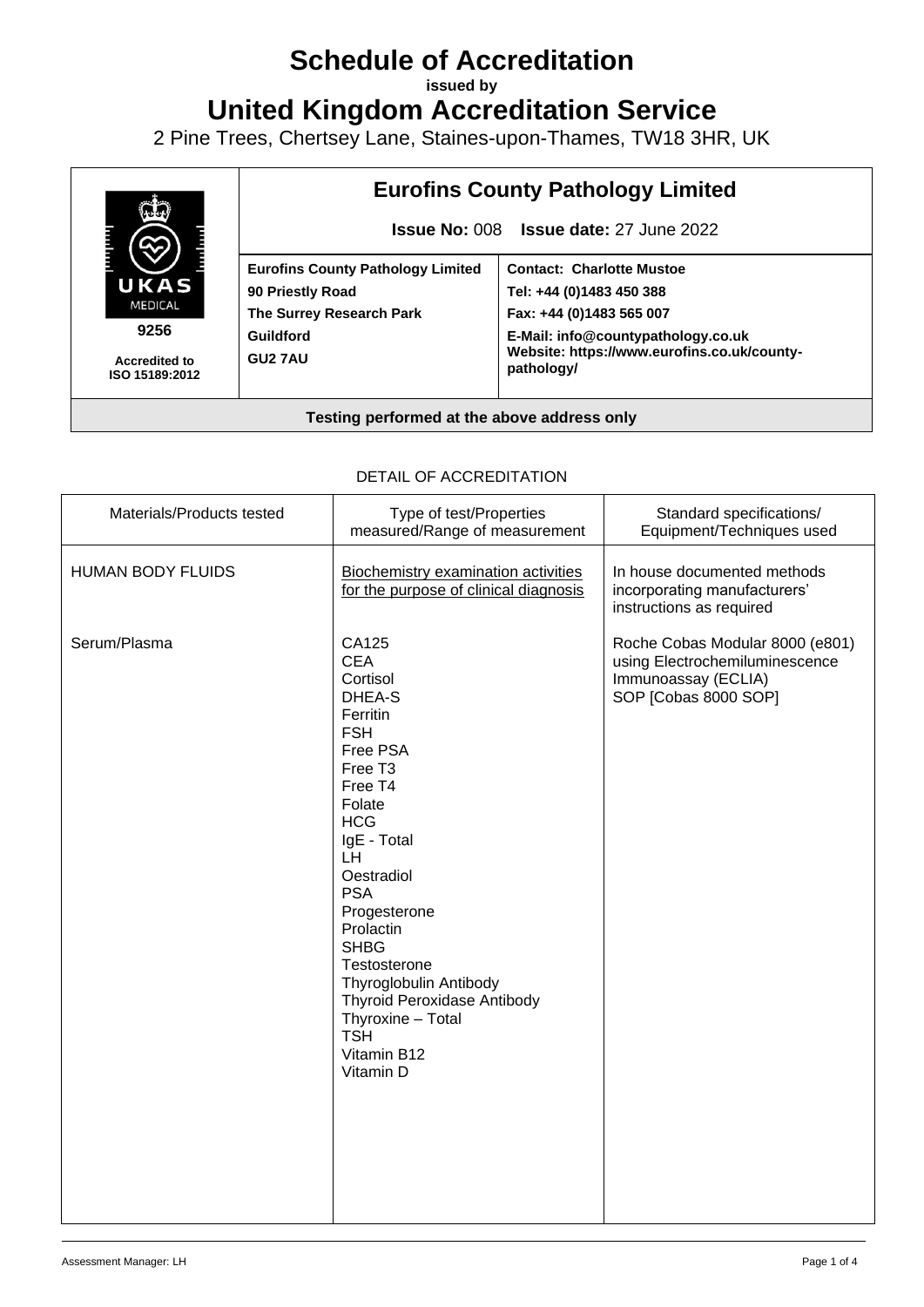

**Accredited to ISO 15189:2012**

### **Schedule of Accreditation issued by United Kingdom Accreditation Service**

2 Pine Trees, Chertsey Lane, Staines -upon -Thames, TW18 3HR, UK

## **Eurofins County Pathology Limited**

**Issue No:** 008 **Issue date:** 27 June 2022

**Testing performed at main address only**

| Materials/Products tested | Type of test/Properties<br>measured/Range of measurement                                                                                                                                     | Standard specifications/<br>Equipment/Techniques used                              |
|---------------------------|----------------------------------------------------------------------------------------------------------------------------------------------------------------------------------------------|------------------------------------------------------------------------------------|
| Serum/Plasma              | Albumin<br>Alkaline Phosphatase<br><b>ALT</b><br><b>AST</b><br>Bilirubin - Total<br>C-Reactive Protein<br>Calcium<br>Cholesterol<br>Creatinine<br><b>Creatinine Kinase</b><br>GGT<br>Glucose | Roche Cobas Modular 8000 (c702)<br>using Spectrophotometry<br>SOP [Cobas 8000 SOP] |
|                           |                                                                                                                                                                                              |                                                                                    |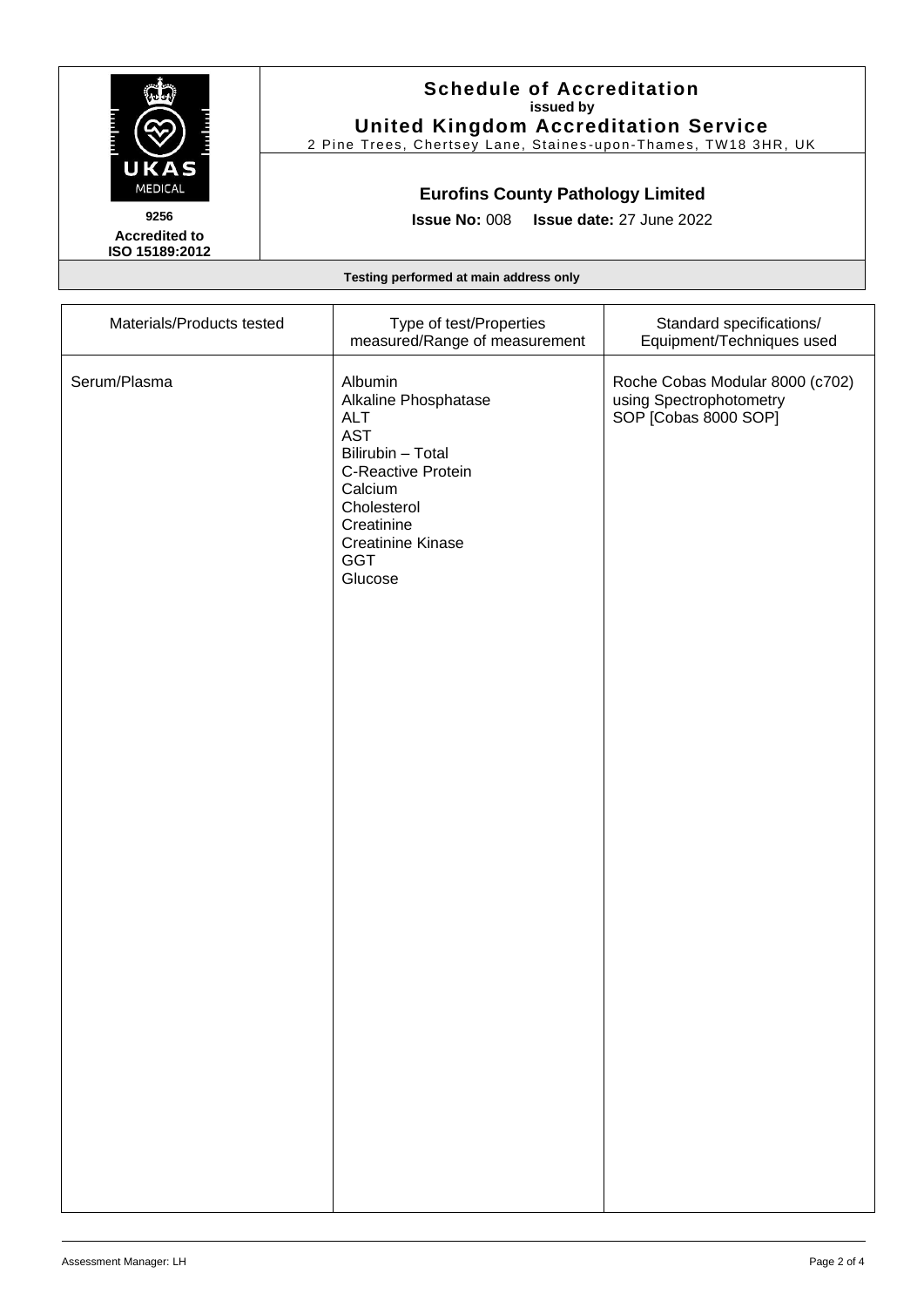

### **Schedule of Accreditation issued by United Kingdom Accreditation Service**

2 Pine Trees, Chertsey Lane, Staines -upon -Thames, TW18 3HR, UK

## **Eurofins County Pathology Limited**

**Issue No:** 008 **Issue date:** 27 June 2022

**Accredited to ISO 15189:2012**

**Testing performed at main address only**

| Materials/Products tested  | Type of test/Properties<br>measured/Range of measurement                                                                                                                                                                                            | Standard specifications/<br>Equipment/Techniques used                                        |
|----------------------------|-----------------------------------------------------------------------------------------------------------------------------------------------------------------------------------------------------------------------------------------------------|----------------------------------------------------------------------------------------------|
| HUMAN BODY FLUIDS (cont'd) | <b>Biochemistry examination activities</b><br>for the purpose of clinical diagnosis<br>(cont'd)                                                                                                                                                     | In house documented methods<br>incorporating manufacturers'<br>instructions as required      |
| Serum/Plasma               | <b>HDL</b><br>Iron<br>LDH<br>Magnesium<br>Phosphate<br>Protein - Total<br>Triglyceride<br><b>UIBC</b><br>Urea<br>Uric Acid                                                                                                                          | Roche Cobas Modular 8000 (c702)<br>using Spectrophotometry<br>SOP [Cobas 8000 SOP]           |
| Serum/Plasma               | Sodium<br>Potassium                                                                                                                                                                                                                                 | Roche Cobas Modular 8000 (ISE)<br>using Potentiometry<br>SOP [Cobas 8000 SOP]                |
|                            | Haematology examination activities<br>for the purpose of clinical diagnosis                                                                                                                                                                         | In house documented methods<br>incorporating manufacturers'<br>instructions as required      |
| Whole blood                | Full Blood Count:<br><b>Basophils</b><br>Eosinophils<br>Haemoglobin<br>Lymphocytes<br><b>MCH</b><br><b>MCHC</b><br><b>MCV</b><br>Monocytes<br>Neutrophils<br><b>HCT</b><br><b>Platelets</b><br><b>RBC</b><br><b>WBC</b><br><b>RDW</b><br><b>MPV</b> | Horiba Yumizen 550 using<br>electronic impedance variation<br>principle<br>SOP [Yumizen 550] |